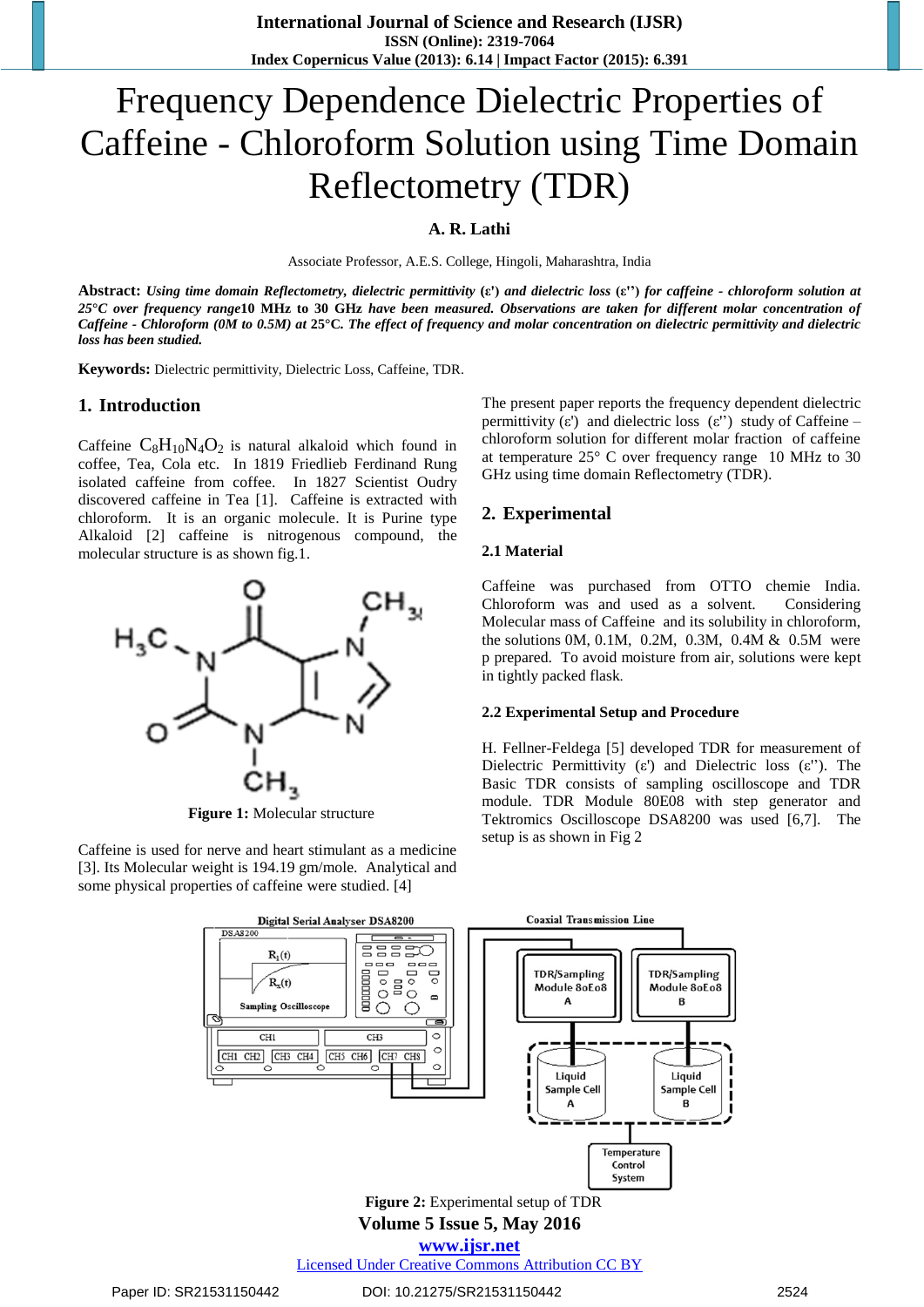### **International Journal of Science and Research (IJSR) ISSN (Online): 2319-7064 Index Copernicus Value (2013): 6.14 | Impact Factor (2015): 6.391**

For different molar solutions, Reflected pulse without sample  $R_1(t)$  and with sample  $R_x(t)$  were recorded in time window of 5ns and digitized in 2000 points, over frequency

range of 10 MHz to 30 GHzat 25° C. temperature is as shown in fig.3



**Figure 3:** Reflected pulses without R1(t) and with sample Rx(t) for 0.5M Caffeine - Chloroform Solution at 25° C

# **3. Result and Discussion**

 $p(t) = [R1(t)-Rx(t)]$  (1)

Using Computer Software the reflected pulse without sample  $R_1(t)$  and with sample  $R_x(t)$  were subtracted as The Fourier transform of  $p(t)$  and  $q(t)$  was obtained by a summation method and Samulon method [ 8,9 ]

Sample pulse of [R1(t)-Rx(t)] for Caffeine chloroform solution (0.5M) at  $25^{\circ}$  C as shown in fig.4



**Figure 4:** Sample pulse of R1(t) - Rx(t) for Caffeine - Chloroform 0.5M solution at 25° C.

These pulses are added as

 $q(t) = [R1(t)+Rx(t)]$  (2)

Sample pulse is as shown in fig.5

### **Volume 5 Issue 5, May 2016 www.ijsr.net** Licensed Under Creative Commons Attribution CC BY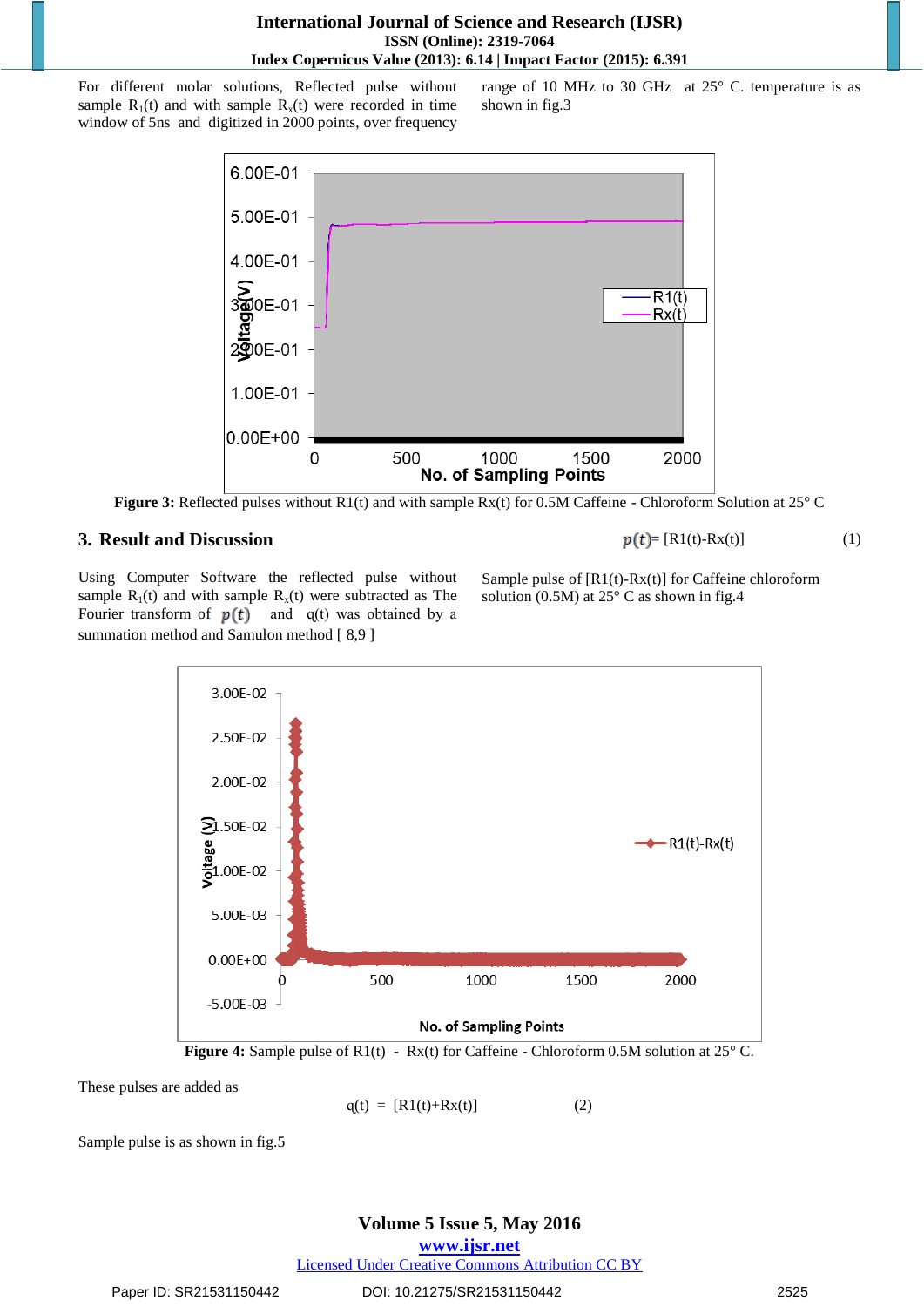**International Journal of Science and Research (IJSR) ISSN (Online): 2319-7064 Index Copernicus Value (2013): 6.14 | Impact Factor (2015): 6.391**



**Figure 5:** Sample pulse of  $R1(t) + Rx(t)$  for 0.5M Caffeine - Chloroform solution at 25° C

Using Fourier Transformation Considering summation and Samulon method frequency domain data is obtained.

$$
p(\omega) = T \sum_{n=0}^{N} \exp(-i\omega n) p(n)
$$
  
(3)  

$$
q(\omega) = \frac{\tau}{1 - \exp(-j\omega)}
$$
 [ $\sum_{n=0}^{N} (q(n) - q(n-1)) \exp(-j\omega n)$ ]  
(4)

 $p(\omega)$  and  $q(\omega)$  are Fourier Transform of  $p(t)$  and  $q(t)$ respectively. The frequency dependent complex permittivity ε\*(ω) are determined as [10] and the reflection coefficient spectra ρ\*( ω) were determined as

$$
\rho * (\omega) = \frac{c}{j\omega d q(\omega)} \tag{5}
$$

The dielectric permittivity  $(\varepsilon')$  and dielectric loss  $(\varepsilon'')$  over frequency range 10MHz to 30 GHz is as given in table-1

| Concentration in Molar $\rightarrow$ | 0 <sub>M</sub>  |                 | 0.5M            |                 |
|--------------------------------------|-----------------|-----------------|-----------------|-----------------|
| Frequency in GHz $\downarrow$        | $\varepsilon$ ' | $\varepsilon$ " | $\varepsilon$ ' | $\varepsilon$ " |
| 0.01                                 | 4.816346645     | 1.11E-03        | 5.766239166     | 8.82E-03        |
| 0.1                                  | 4.816271305     | 1.40E-02        | 5.759236813     | 0.110216618     |
| $\mathbf{1}$                         | 4.811950684     | 0.112161718     | 5.432582378     | 0.714697421     |
| $\overline{2}$                       | 4.799263477     | 0.227851674     | 4.968847275     | 0.915933847     |
| 3                                    | 4.778364658     | 0.349063963     | 4.730070114     | 0.971521914     |
| $\overline{4}$                       | 4.749578953     | 0.474929243     | 4.54545784      | 1.021184325     |
| 5                                    | 4.713326454     | 0.602045953     | 4.424681664     | 1.045689344     |
| 6                                    | 4.670177937     | 0.725521326     | 4.337397575     | 1.08714366      |
| $\overline{7}$                       | 4.620974064     | 0.84054482      | 4.260970116     | 1.133666873     |
| 8                                    | 4.566953182     | 0.94393146      | 4.187973976     | 1.17810607      |
| 9                                    | 4.509798527     | 1.035194874     | 4.118746758     | 1.23285377      |
| 10                                   | 4.451335907     | 1.116777062     | 4.015388966     | 1.274348378     |
| 11                                   | 4.392718315     | 1.193102479     | 3.94721055      | 1.276473522     |
| 12                                   | 4.333521843     | 1.268375278     | 3.900380611     | 1.327337146     |
| 13                                   | 4.271864891     | 1.343938351     | 3.822178841     | 1.377495766     |
| 14                                   | 4.206078529     | 1.417197824     | 3.750059366     | 1.422768593     |
| 15                                   | 4.136388302     | 1.483412623     | 3.676542282     | 1.452103496     |
| 16                                   | 4.0648489       | 1.538911462     | 3.627732038     | 1.480618954     |
| 17                                   | 3.993919611     | 1.583141565     | 3.570902348     | 1.513334155     |
| 18                                   | 3.92539525      | 1.618728757     | 3.514962196     | 1.534760356     |
| 19                                   | 3.860269547     | 1.650260687     | 3.454401493     | 1.544552088     |
| 20                                   | 3.798980474     | 1.682603836     | 3.41451478      | 1.552726507     |
| 21                                   | 3.741509914     | 1.719214439     | 3.356761456     | 1.588901758     |
| 22                                   | 3.687333822     | 1.760818362     | 3.279343843     | 1.598113537     |
| 23                                   | 3.635571718     | 1.804967999     | 3.237717867     | 1.592756271     |
| 24                                   | 3.585348845     | 1.846929789     | 3.220028877     | 1.634607315     |
| 25                                   | 3.535883665     | 1.881708741     | 3.116971254     | 1.675318837     |
| 26                                   | 3.486034632     | 1.906181216     | 3.066079855     | 1.585195661     |
| 27                                   | 3.433917761     | 1.92011559      | 3.103346109     | 1.58926177      |

**Table 1:** Dielectric permittivity (ε') and dielectric loss (ε'') for Caffeine Chloroform solution with frequency

# **Volume 5 Issue 5, May 2016**

**www.ijsr.net**

Licensed Under Creative Commons Attribution CC BY